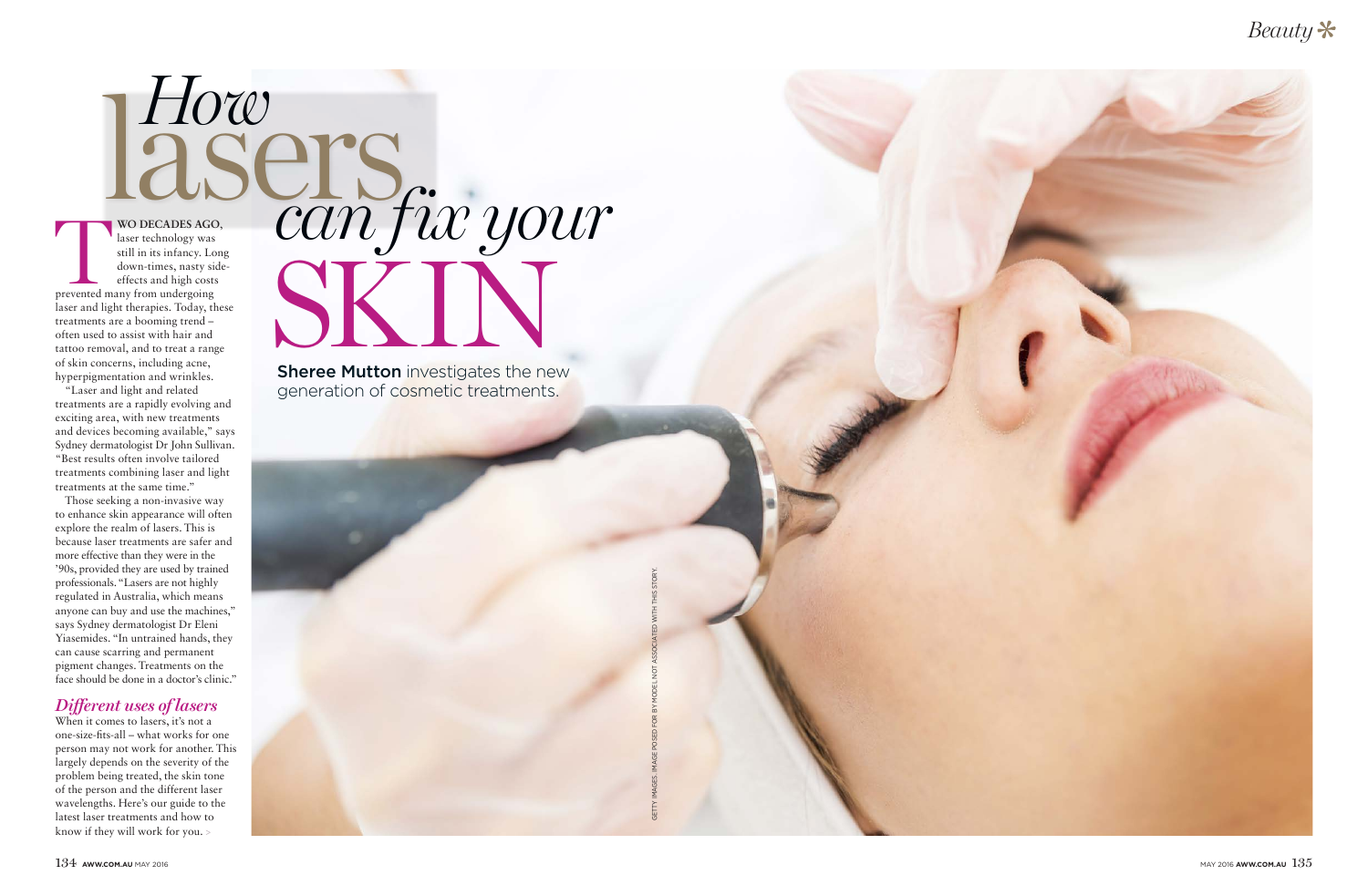# **Ablative and non-ablative lasers**

**Lasers are divided into two main groups: ablative (which remove the top layer of skin) and non-ablative (which don't damage the skin's surface).** 

**"The ablative lasers are more expensive and have a higher rate of complications, and should only be used by a doctor," says Dr Yiasemides. "Ablative lasers include the erbium and carbon dioxide lasers. They are ablative to the skin and create better results than non-ablative, but have a longer down-time [usually two weeks] and more risks of scarring and permanent pigment change of the skin – like white marks [hypopigmentation].** 

**"These days, they are usually fractionated [only a percentage or fraction of the skin area] to reduce side-effects and downtime. They are good for acne scars and photo-ageing of the skin, and can reduce wrinkles, uneven skin tone and improve the complexion."** 

**This type of laser is better suited to fairer skin types, as darker skin tones are more prone to permanent whitening of the skin.** 

**Non-ablative lasers include all the Intense Pulsed Light (IPL) machines, vascular, pigment and hair removal lasers. "These are generally safer compared to the ablative lasers, but still carry risks," explains Dr Yiasemides.** 

**These include mild redness and changes in skin colour. Although these lasers have less down-time, patients usually need multiple treatments for best results.** 

*Did you know?*

*According to a survey by the Cosmetic Physicians College of Australasia (CPCA), 79 per cent of Australians consider non-surgical cosmetic procedures a suitable way to look and feel younger, undertaking them as part of their regular grooming regimen.* 

# *Fat removal*

New laser treatments claiming to reduce stubborn body fat are popular in clinics around Australia. One of these is SculpSure – a laser treatment which was approved for non-invasive lipolysis of the flanks and abdomen in Australia in November 2015 and has also been cleared by the US Food and Drug Administration (FDA).

According to a clinical study of 100 patients, the treatment can reduce the fat layer thickness by up to 24 per cent. Over time, the body naturally eliminates the disrupted fat cells and results take between six to 12 weeks. It has no down-time, but there can be slight discomfort during the procedure. Each treatment takes only 25 minutes. Post-treatment side-effects can include tenderness in the treated areas and mild redness that lasts a few hours. Prices are approximately \$500 for a small area (two applicators) and \$1000 for a large area (four applicators).

# *Hair removal*

Laser hair removal involves a direct beam of light on the hair follicle, inhibiting the hair's ability to grow,

without disrupting or damaging the skin's surface. "Laser hair removal is the fast, gentle and effective way to remove unwanted hair with permanent results," Aleesha Paul from Laser Clinics Australia says. "We use medical grade Candela GentleLase Pro and GentleYag Pro. The Candela GentleLase Pro is designed to work for clients with dark hair and lighter skin, while the GentleYag Pro works best on a darker skin tone. Darker hair types work best; blonde, silver or red hair cannot be treated with laser. Laser works by emitting one single wavelength of light, maximising laser penetration to the targeted area. It is attracted to dark pigment on and within the skin."

Between eight and 12 treatments are usually required for permanent results. Hair removal is relatively pain-free and is best done in winter, as sun exposure must be avoided for two weeks preand post-treatment. Prices range from \$60 per treatment (for areas on the face) to \$400 (for full body).

### *Tattoo removal*

According to Dr Yiasemides, the new picosecond lasers for tattoo removal >